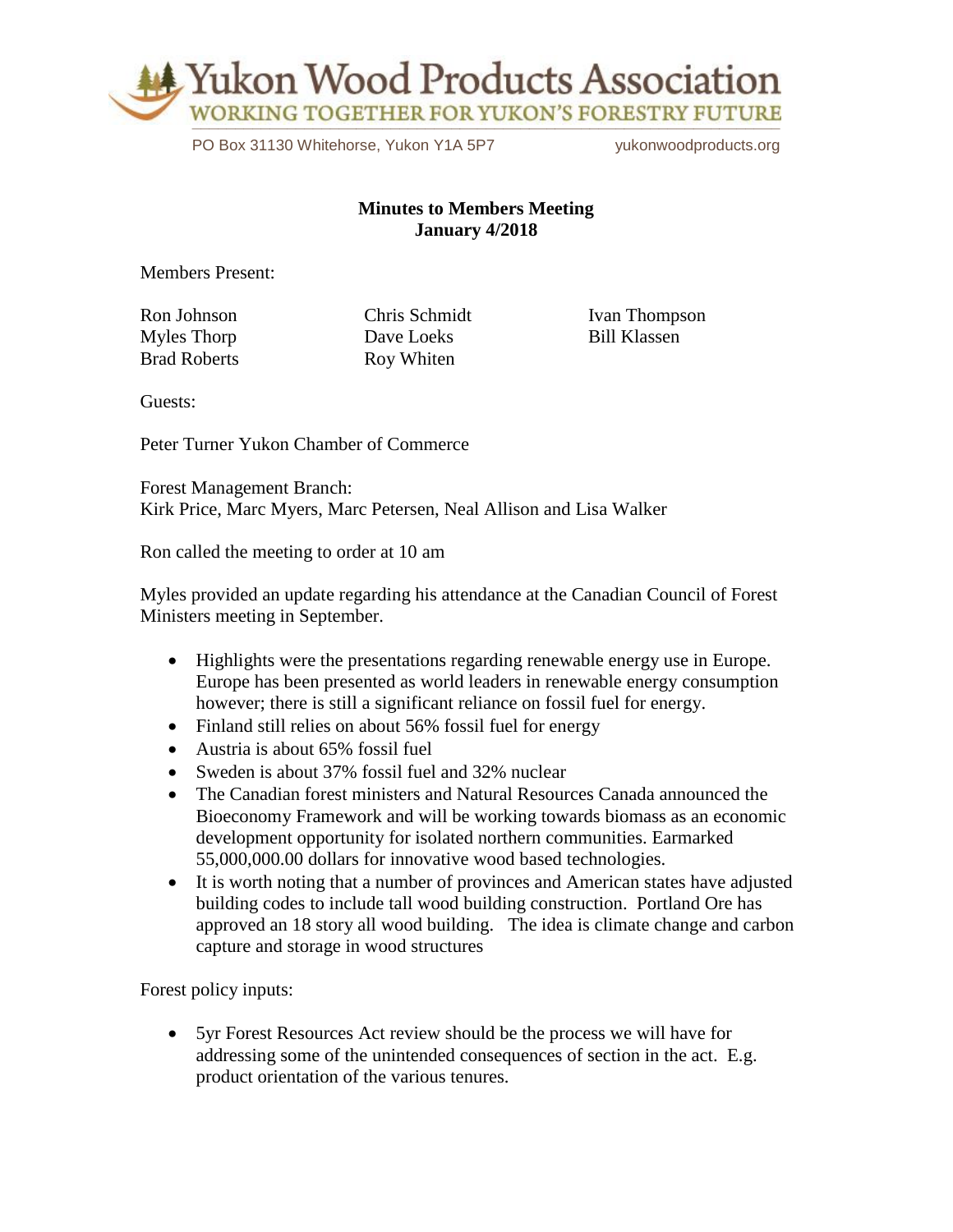- The Whitehorse Southern Lakes FRMP has been delayed and is out of sync with the level of risk developing around Whitehorse regarding catastrophic fire events in the city and surrounding communities. Note: Lisa Walker was asked about this in the afternoon and suggested that a draft plan should be available for input and comment in March 2018.
- Timber Harvest Planning and YWPA participation in the development of them. FMB has approached YWPA about participating in the development of the plan and jointly submitting it to YESAA in an effort to increase the awareness of the industries dependence on these plans. There will be further work on this process this winter.

Fuel Abatement planning and commercial orientation:

- The members present had a good discussion regarding this important topic. Concerns were highlighted that the planning process is not keeping pace with the risk of a catastrophic fire event in Whitehorse that would be on the scale of Ft MacMurray or Williams Lake and many other examples.
- The group discussed engagement with other organizations regarding the mutual concern. Myles will be following up with Bill Klassen, Dave Loeks and Ron Johnson to scope out who should be drawn into the process and develop a strategy for raising the concern with senior levels of government.
	- o Key areas of concern are that the current fire smart program is not accomplishing its intended goal of reducing risk around subdivisions and homes. The prescriptions do not open the canopy up and simply remove understory which is only helpful if the fire occurs during low hazard ratings. In extreme hazard rating the closed canopy will still carry an aggressive crown fire right into the subdivisions.
	- o If proper levels of planning are implemented there will be a need to commercialize the timber removed from the fire breaks and stand conversion areas. This wood is biomass that should be included in the price of the clearing contract.
	- o The economics are present to make this possible; Ivan Thompson mentioned that in some situations he would be glad to undertake the project just for the timber. This would be on the same basis that he currently logs on Crown Land under licenses and cutting permits.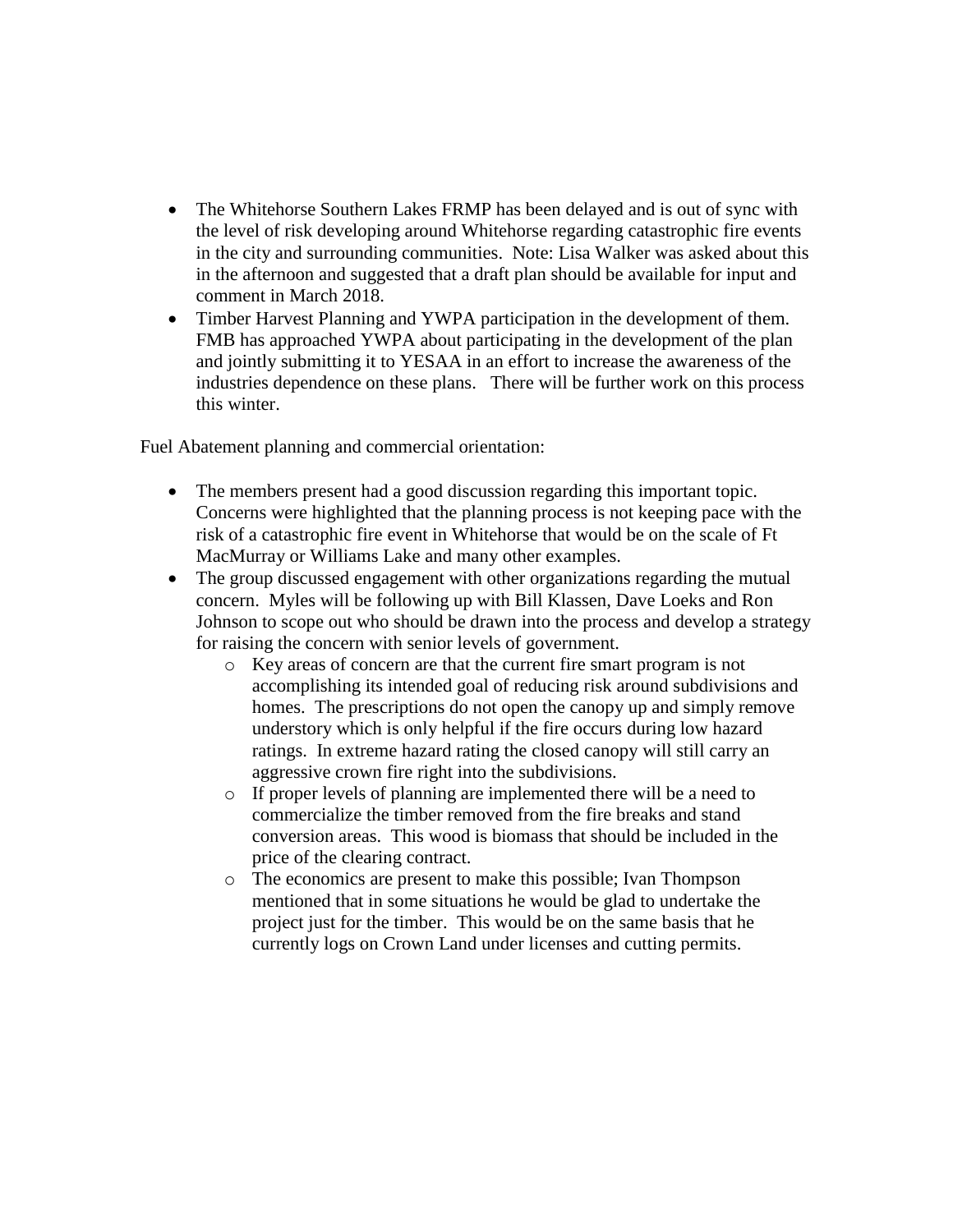Peter Turner President for the Yukon Chamber of Commerce talked to the members about areas of mutual concern that we are going to work together on as part of the Memorandum of Understanding between Ywpa and YCC.

Key points:

- YCC represents 750 business across the Yukon not just Whitehorse
- We have mutual concerns especially with regard to energy and Myles has represented the biomass industry at YCC's subcommittee for energy.
- Currently 43% of Yukon GDP is government driven this needs to be rebalanced and we need as a territory to shift more towards the GDP being driven by private sector investment and development.
- Interesting to note that in the past ten years the population of the Yukon has grown 10% while the size of the Yukon government has grown 43%. With little expansion of the private sector.
- YCC is planning to host a conference in Whitehorse with regard to how small business can prepare for and respond to a significant shut down of their business as a result of a natural disaster.
- Planning to focus on business resiliency and survival after a disaster.
- There will not be a specific focus on risk mitigation specific to fuel abatement projects but the idea is to have a trade show where these issues could be highlighted. YWPA suggested that some time should be devoted to the risk and likelihood of a fire event in Whitehorse.
- The YCC is working on the Carbon Tax issue and has made representation to government. This has highlighted that a simple rebate will accomplish very little to change human behavior to lower carbon foot prints. YCC has recommended that tax revenues should be directed toward retrofitting buildings and helping private sector to shift to renewables away from fossil fuels. This would of course include biomass solutions for heating buildings.

Adjourned for lunch at 12 pm

Meeting reconvened at 13:00 hrs

Forest management branch representatives joined the meeting and provided a summary of the Timber Supply Analysis process for Haines Junction. This was the first opportunity for YWPA members to see the work completed todate. The summary presentation is attached to these minutes. The summary did not provide an indication of the level of harvest that could be available in the planning area but did outline some of the criteria that went into netting the land base down to the timber harvesting land base.